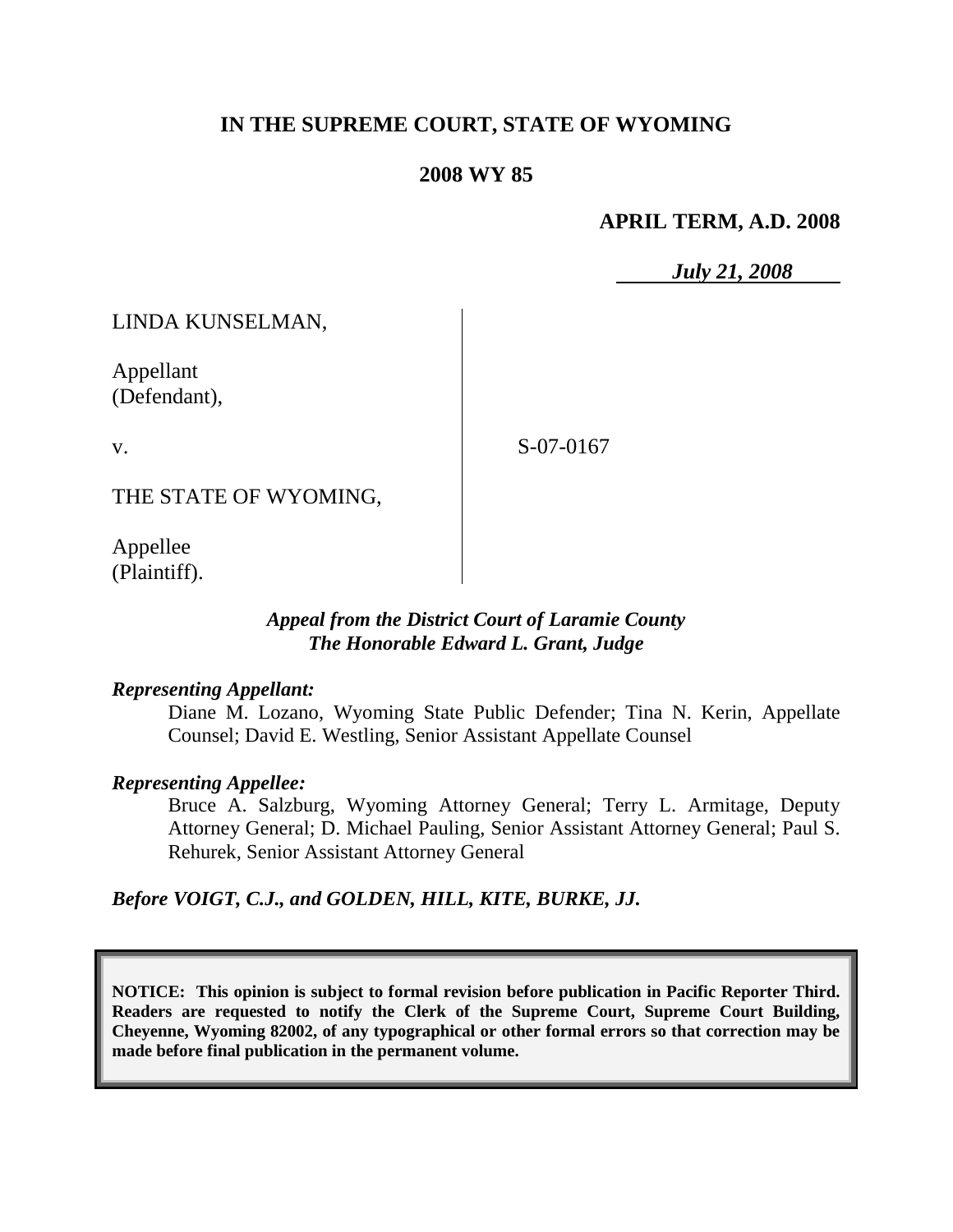# **GOLDEN**, Justice.

[¶1] Appellant Linda Kunselman entered a conditional plea of no contest to a charge of felony possession of methamphetamine. She reserved the right to appeal the district court's denial of her motion to suppress the methamphetamine evidence seized during a search of her purse following a traffic stop. In this appeal, Kunselman challenges the legality of the initial stop, her detention following the stop, and the search of her purse. We affirm.

## **ISSUE**

[¶2] The issue presented for our review is:

Trooper Wrights [sic] estimate of the speed of Linda Kunselman's pickup truck on a Wyoming highway did not meet the requirements of probable cause or reasonable suspicion necessary for search, seizure or investigatory detention and any evidence obtained as a result of such search or seizure should be suppressed.

# **FACTS**

[¶3] On September 29, 2005, Wyoming Highway Patrol Trooper Gaylen Wright was patrolling on Interstate 80 in Laramie County near the Antelope Truck Stop. He observed a pickup truck operated by Kunselman traveling on the frontage road in excess of the posted speed limit and initiated a traffic stop. As Trooper Wright approached the truck, he saw Kunselman rocking side to side inside the truck and fidgeting in her seat. Upon contacting her, the trooper noticed that Kunselman's eyes were "pinpointed," her speech was extremely rapid, and she was generally jittery.

[¶4] Trooper Wright asked Kunselman for her driver's license, registration, and proof of insurance. Kunselman did not have a driver's license and was unable to produce a current insurance card. She did, however, provide a Colorado identification (ID) card and the vehicle's registration. After obtaining the documents, Trooper Wright returned to his patrol car. Using the information from the ID card, Trooper Wright ran a NCIC check, which indicated that Kunselman did not have a valid driver's license. The trooper proceeded to write tickets for no driver's license and no insurance, as well as warnings for speeding and a cracked windshield. As he prepared the tickets, the trooper glanced toward the truck and noticed that Kunselman had resumed rocking from side to side.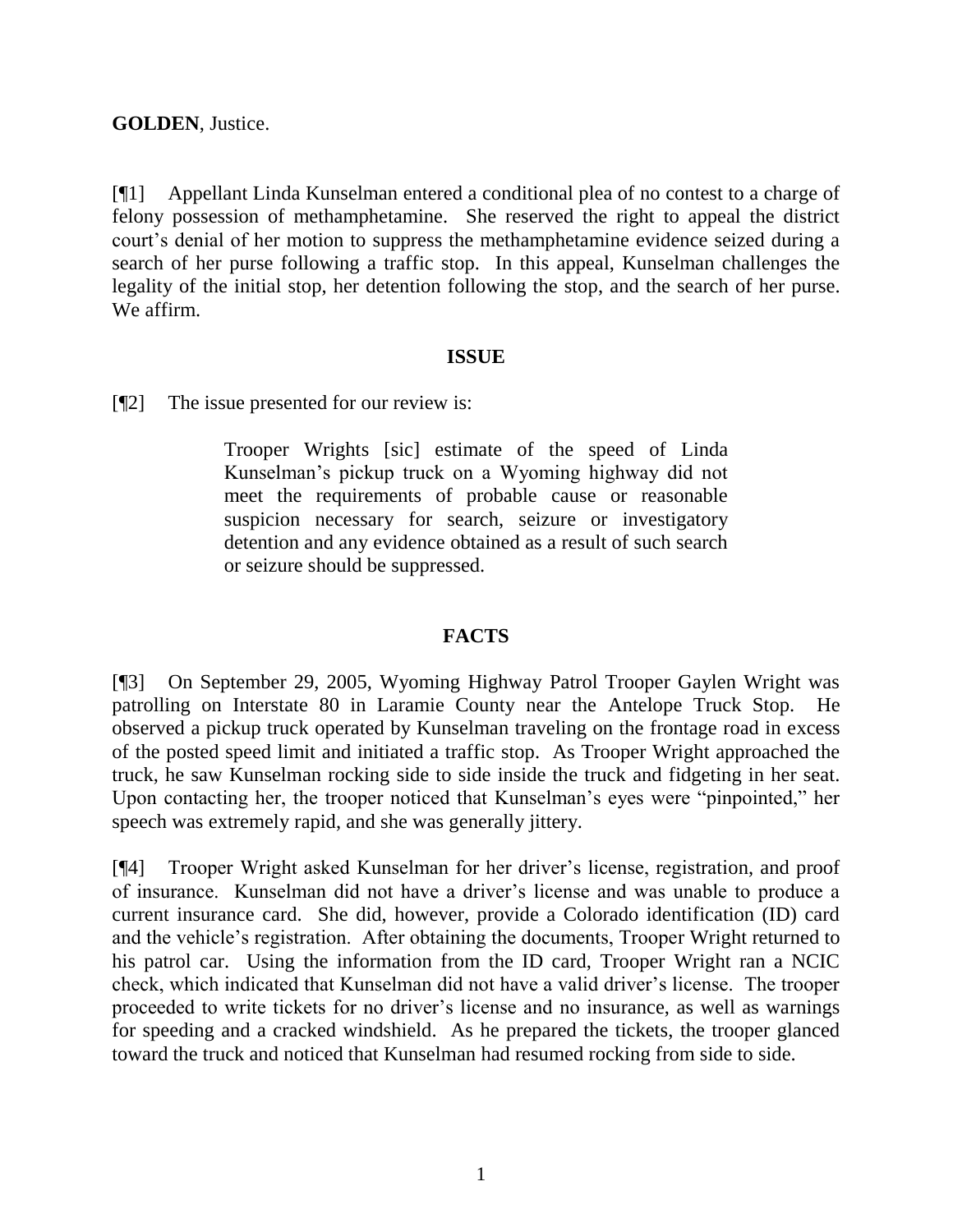[¶5] When Trooper Wright finished writing the citations, he contacted Kunselman and asked her to step to the back of the truck, where he handed her the citations and returned her ID card and registration. At that point, which was approximately ten minutes into the stop, the trooper asked Kunselman if she had any questions. She replied, "No," and Trooper Wright told her, "Okay. Then we're done." Kunselman said, "okay" and then walked to the front of her truck.

[¶6] About ten seconds later, Trooper Wright asked Kunselman if he could ask her a few more questions, to which Kunselman replied, "Sure." Trooper Wright then asked her three times, "When was the last time you used illegal drugs?" Kunselman twice denied using illegal drugs before responding, "Well, 1985." As she responded to his questions, Trooper Wright noticed what appeared to be needle marks and scabs on Kunselman's arms. The trooper then asked her if she had any drugs in her truck. When Kunselman denied having any drugs in the truck, the trooper asked if he could search her purse. Without replying to his question, Kunselman began looking through her purse. At that point, Trooper Wright suggested they move to the back of the truck where there was more room.

[¶7] Trooper Wright dropped the tailgate on the truck and Kunselman started removing items from her purse. About this time, a second trooper arrived at the scene. Trooper Wright again asked her if she had any illegal drugs. This time, Kunselman responded that she had some marijuana. When Trooper Wright asked about its location, Kunselman removed a small flowered purse from inside the larger one and stated, "It's in there." Trooper Wright looked inside the purse and noticed some capsules and a plastic baggie containing a crystal-like substance. When asked about the substance, Kunselman admitted it was methamphetamine. Later testing confirmed the baggie contained approximately thirteen grams of methamphetamine.

[¶8] Kunselman was arrested and initially charged with two crimes: felony possession of methamphetamine and possession of methamphetamine with intent to deliver. Kunselman filed a motion to suppress the methamphetamine, claiming it was the fruit of an illegal detention under both the Fourth Amendment to the United States Constitution and Article 1, Section 4 of the Wyoming Constitution. After a hearing, the district court denied the motion. Thereafter, pursuant to a plea agreement, Kunselman pled no contest to the felony possession charge, reserving her right to appeal the district court's suppression ruling, and the State dismissed the remaining charge. The district court sentenced Kunselman to a term of confinement of two to three years, but suspended execution of that sentence in favor of three years supervised probation. This appeal followed.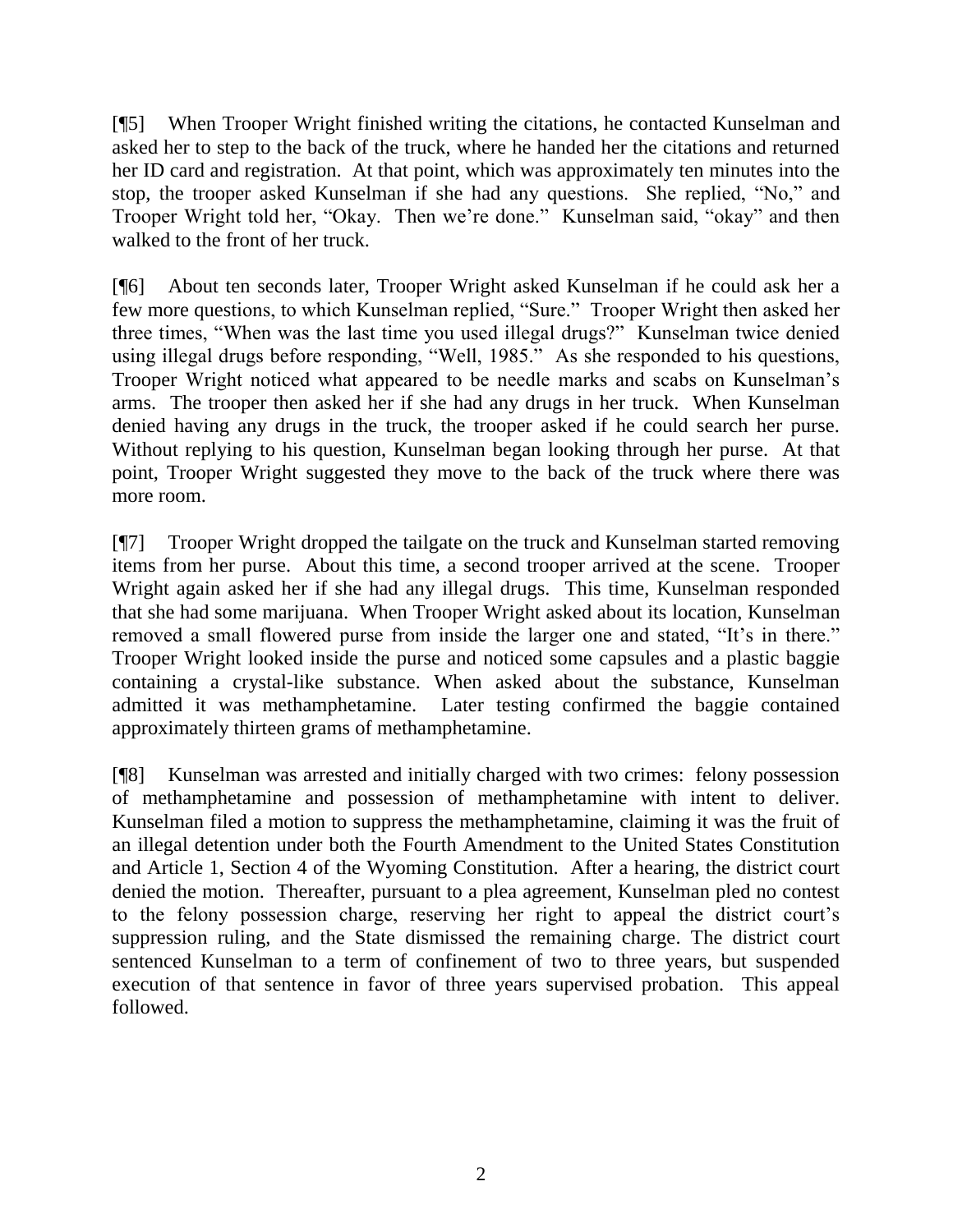#### **STANDARD OF REVIEW**

[¶9] Our standard of review is well established:

When reviewing a district court's decision on a motion to suppress evidence, we defer to the court's findings on factual issues unless they are clearly erroneous. *Campbell v. State*, 2004 WY 106, ¶ 9, 97 P.3d 781, 784 (Wyo. 2004). We view the evidence in the light most favorable to the district court's decision because it is in the best position to assess the witnesses' credibility, weigh the evidence and make the necessary inferences, deductions and conclusions. *Id*. The constitutionality of a particular search or seizure, however, is a question of law that we review *de novo*. *Id*.

*Hembree v. State*, 2006 WY 127, ¶ 7, 143 P.3d 905, 907 (Wyo. 2006); *see also Marinaro v. State*, 2007 WY 123, ¶ 7, 163 P.3d 833, 835 (Wyo. 2007); *Grant v. State*, 2004 WY 45, ¶ 10, 88 P.3d 1016, 1018 (Wyo. 2004).

#### **DISCUSSION**

[¶10] Kunselman contends that the traffic stop was neither justified at its inception nor reasonably limited in scope to the purpose of the stop, a traffic violation. The State counters that Kunselman waived her right to challenge the legality of the initial stop because she failed to present that claim in the district court in the first instance. The State also contends that Trooper Wright's drug-related questioning of Kunselman following the conclusion of the traffic stop was supported by both Kunselman's consent and the trooper's reasonable suspicion of illegal activity.

[¶11] We first consider Kunselman's claim that the initial traffic stop was illegal. Upon careful review of the record, we must agree with the State that Kunselman did not present this claim in the district court. We have consistently held that a guilty plea or nolo contendere plea waives appellate review of all non-jurisdictional claims. *Morgan v. State*, 2004 WY 95, ¶ 23, 95 P.3d 802, 808 (Wyo. 2004); *Bailey v. State*, 12 P.3d 173, 177 (Wyo. 2000); *Smith v. State*, 871 P.2d 186, 188 (Wyo. 1994); *Ochoa v. State*, 848 P.2d 1359, 1361-62 (Wyo. 1993); *Davila v. State*, 831 P.2d 204, 205 (Wyo. 1992). Constitutional challenges to pretrial proceedings, including claims of unlawfully obtained evidence, as in this case, fall into the category of non-jurisdictional claims which do not survive a valid guilty plea or nolo contendere plea. The only exception to the waiver rule can be found in W.R.Cr.P. 11(a)(2), which "allows a defendant to plead guilty while reserving the right to seek review on appeal of any specified pretrial motion." *Bailey*, 12 P.3d at 177. However, we have held that a conditional plea of guilty or nolo contendere,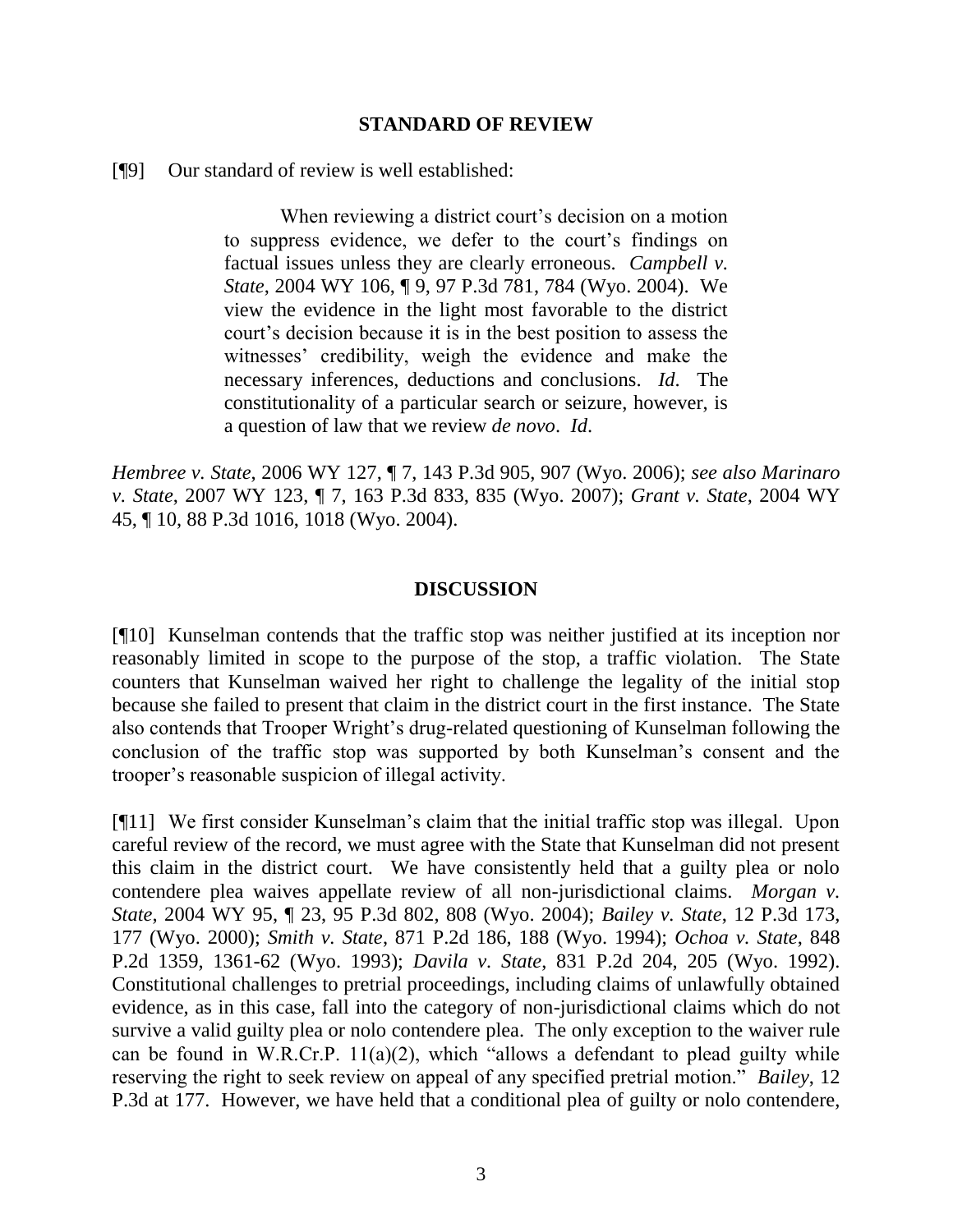while providing a mechanism for appellate review, does not provide *carte blanche* permission for an appellant to present any and all arguments on appeal. *Morgan*, ¶¶ 24- 25, 95 P.3d at 808-09 (citing *Bailey*, 12 P.3d at 177-78); *see also Custer v. State*, 2006 WY 72, ¶¶ 10-12, 135 P.3d 620, 623-24 (Wyo. 2006); *Lindsay v. State*, 2005 WY 34, ¶¶ 16-17, 19 n.7, 108 P.3d 852, 856-57 n.7 (Wyo. 2005). Instead, an appellant may only argue those issues which were clearly brought to the attention of the district court. *Morgan*, ¶ 24, 95 P.3d at 808-09.

[¶12] In her motion to suppress and her argument at the suppression hearing, Kunselman focused on the scope and duration of the stop and the subsequent search of her purse. She did not argue Trooper Wright lacked sufficient cause to perform a stop for speeding nor did she contest in any manner the reasonableness of the initial traffic stop. In fact, in her motion to suppress, Kunselman acknowledged as a factual matter that Trooper Wright stopped her for exceeding the posted speed limit. Under our well-established precedent, Kunselman's conditional plea of no contest preserved only those issues raised in her suppression motion. Kunselman did not contest the legality of the initial traffic stop in the district court and, accordingly, waived her right to make that argument on appeal. *Morgan*, ¶ 25, 95 P.3d at 809. Consequently, we will not consider it.

[¶13] We now turn to Kunselman's contention that Trooper Wright exceeded the constitutionally permissible scope of the stop by asking her about the presence of illegal drugs. The problem with Kunselman's argument is that the challenged questioning occurred after her detention on the traffic violation had terminated. Trooper Wright had returned Kunselman's ID card and other documentation, given her the citations and indicated that she could leave, thus concluding the traffic stop. The propriety of any further interaction at that juncture depends on Kunselman's consent or the presence of reasonable suspicion of criminal activity. *O'Boyle v. State*, 2005 WY 83, ¶¶ 35, 48-49, 117 P.3d 401, 412, 414-15 (Wyo. 2005).

[¶14] The district court determined that Kunselman voluntarily consented to further questioning and that the trooper's subsequent brief questioning was reasonable under all of the circumstances. Whether Kunselman voluntarily consented to the additional questioning is a question of fact which must be determined in light of the totality of the circumstances. *Grant*, ¶ 22, 88 P.3d at 1021. Some of the factors which may be considered in assessing whether the consent was voluntary include: the way the request was phrased by the trooper, whether Kunselman knew she could refuse the request, and the presence of other coercive factors. *Marinaro*, ¶ 10, 163 P.3d at 835 (citing *O'Boyle*, ¶ 60, 117 P.3d at 418).

[ $[15]$ ] The record discloses that: (1) the entire traffic stop was very brief, with the initial traffic detention lasting about ten minutes; (2) Kunselman remained in her vehicle while the trooper prepared the traffic citations; (3) she was not questioned concerning matters unrelated to the motor vehicle infractions; (4) Kunselman knew she was free to go at the